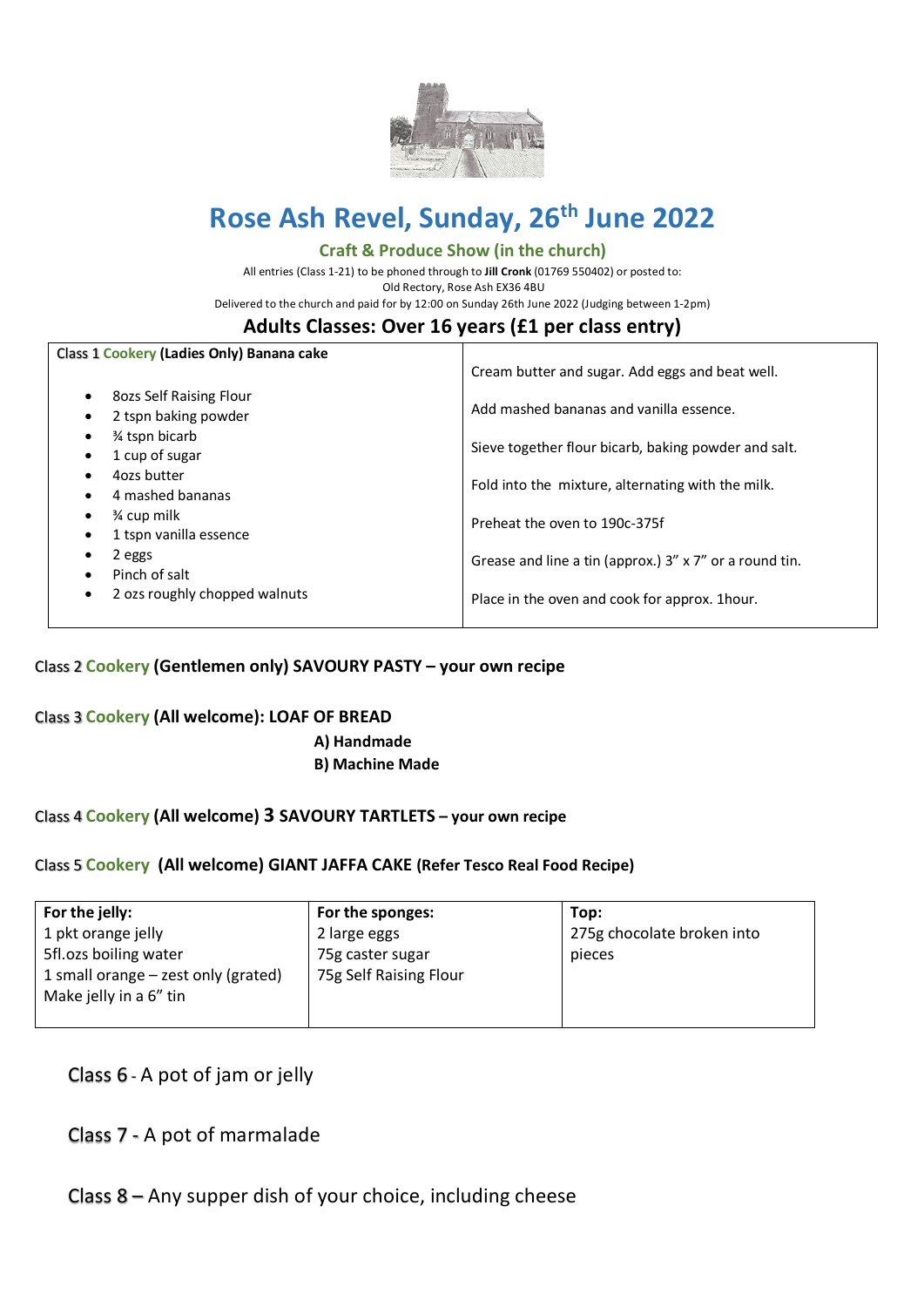### **FLORAL**

Class 9 - An arrangement of your choice using only foliage

Class 10 - An arrangement titled "Mirror Image"

Class 11 - An arrangement using 5 blooms

Class 12 - A table decoration using only vegetables (There will be a challenge trophy for this class in memory of Roger & Delsie Veale)

Class 13 - An arrangement in a cooking utensil

#### **CRAFTS**

Class 14 - A paper chain using anything but paper!

Class 15 - Any other craft

Class 16 - **Gentlemen only**: make something for the garden. Any medium any technique

#### **PHOTOGRAPHY**

Class 17 - A woodland scene

Class 18 - Animals

Class 19 - Architecture

## **All photos to be mounted (they will be pinned to a board)**

## **ART**

Class 20 - Painting/drawing – any subject, any medium.

Class 21 – Landscape – any medium

-----------------------------------------------------------------------------------------------------------------

\_\_\_\_\_\_\_\_\_\_\_\_\_\_\_\_\_\_\_\_\_\_\_\_\_\_\_\_\_\_\_\_\_\_\_\_\_\_\_\_\_\_\_\_\_\_\_\_\_\_\_\_\_\_\_\_\_\_\_\_\_\_\_\_\_\_\_\_\_\_\_\_\_\_\_\_\_\_\_

## **Adult's entry form**

Name

Classes Entered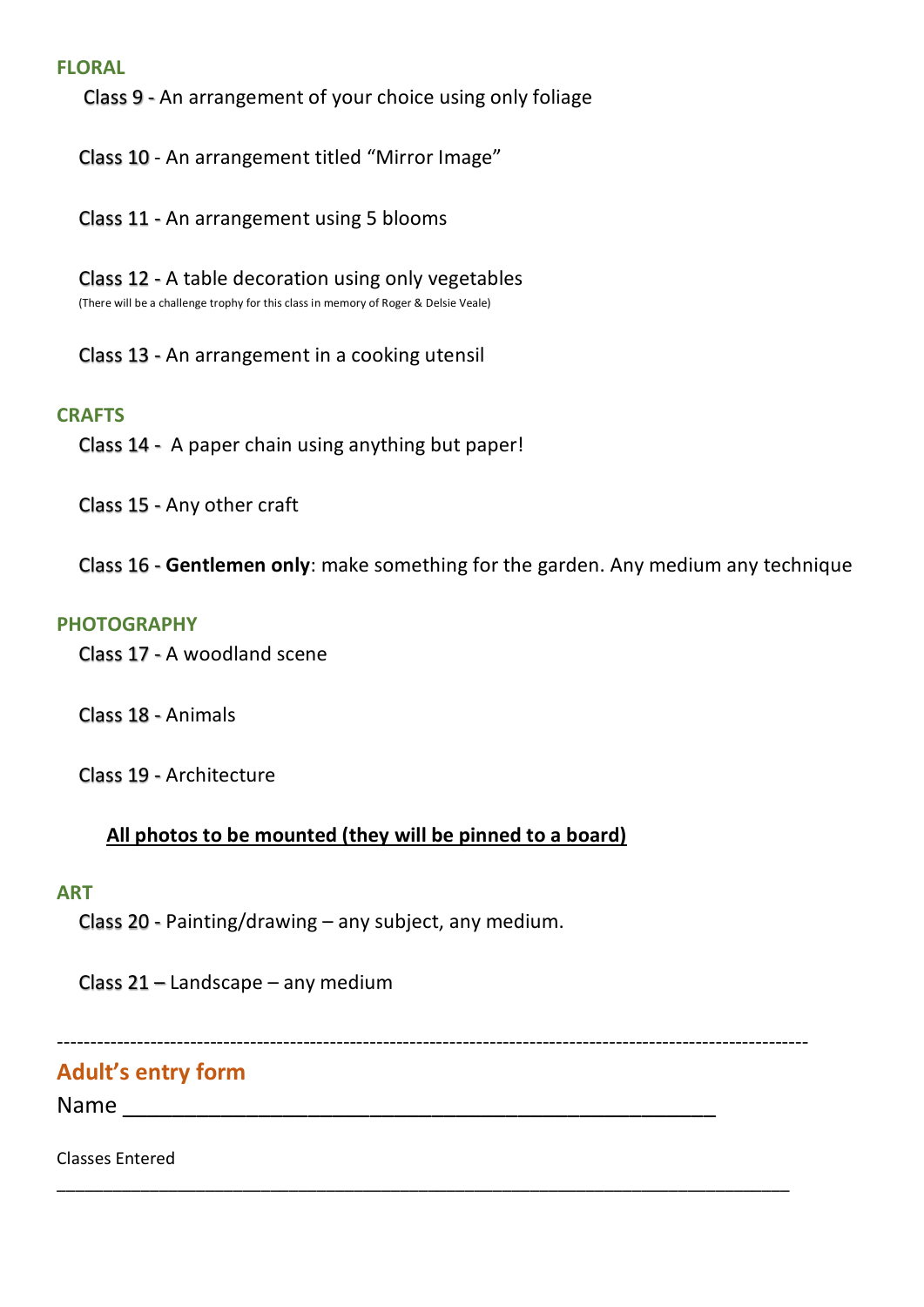# **Rose Ash Revel, Sunday, 26th June 2022**

**Craft & Produce Show (in the church)**

All entries (Class 22-30) to be phoned through to **Jill Cronk** (01769 550402) or posted to: Old Rectory, Rose Ash EX36 4BU Delivered to the church and paid for by 12:00 on Sunday 26th June 2022 (Judging between 1-2pm)

**Children's Classes: under 8 years and 8 years and over (50p per class entry)**

Class 22 - Handwriting (On A5 paper in pen or pencil)

## **(A) Under 8 years:** (**Name and age on the back please)**

Lucy Locket lost her pocket, Kitty Fisher found it. Not a penny was there in it, Only ribbon round it.

## **(B) 8 years and over:**

- Robert Barnes, fellow fine, Can you shoe this horse of mine? Yes good sir, that I can, As well as any other man. There's a nail, and there's a prod, And now, good sir, your horse is shod.
- Class 23 (A) Colouring-in Under 8 years **Parrot Picture** (Name and age on the back please)
- Class 23 (B) Colouring-in 8 years and over **Flower Picture** (Name and age on the back please)
- Class 24 A painted pebble
- Class 25 Make a paper chain with anything but paper
- Class 26 Make a hand puppet out of a sock
- Class 27 Longest dock leaf (leaf part only to count)
- Class 28 'Bee', 'Bug', or 'Butterfly' made from any garden produce.
- Class  $29 (A)$  Under 8 years old three cheese scones

(B) 8 years and over - three cheese scones

Class 30 - An arrangement in an old shoe.

| Child's entry form     |     |
|------------------------|-----|
| Name                   | Age |
| <b>Classes Entered</b> |     |

\_\_\_\_\_\_\_\_\_\_\_\_\_\_\_\_\_\_\_\_\_\_\_\_\_\_\_\_\_\_\_\_\_\_\_\_\_\_\_\_\_\_\_\_\_\_\_\_\_\_\_\_\_\_\_\_\_\_\_\_\_\_\_\_\_\_\_\_\_\_\_\_\_\_\_\_\_\_\_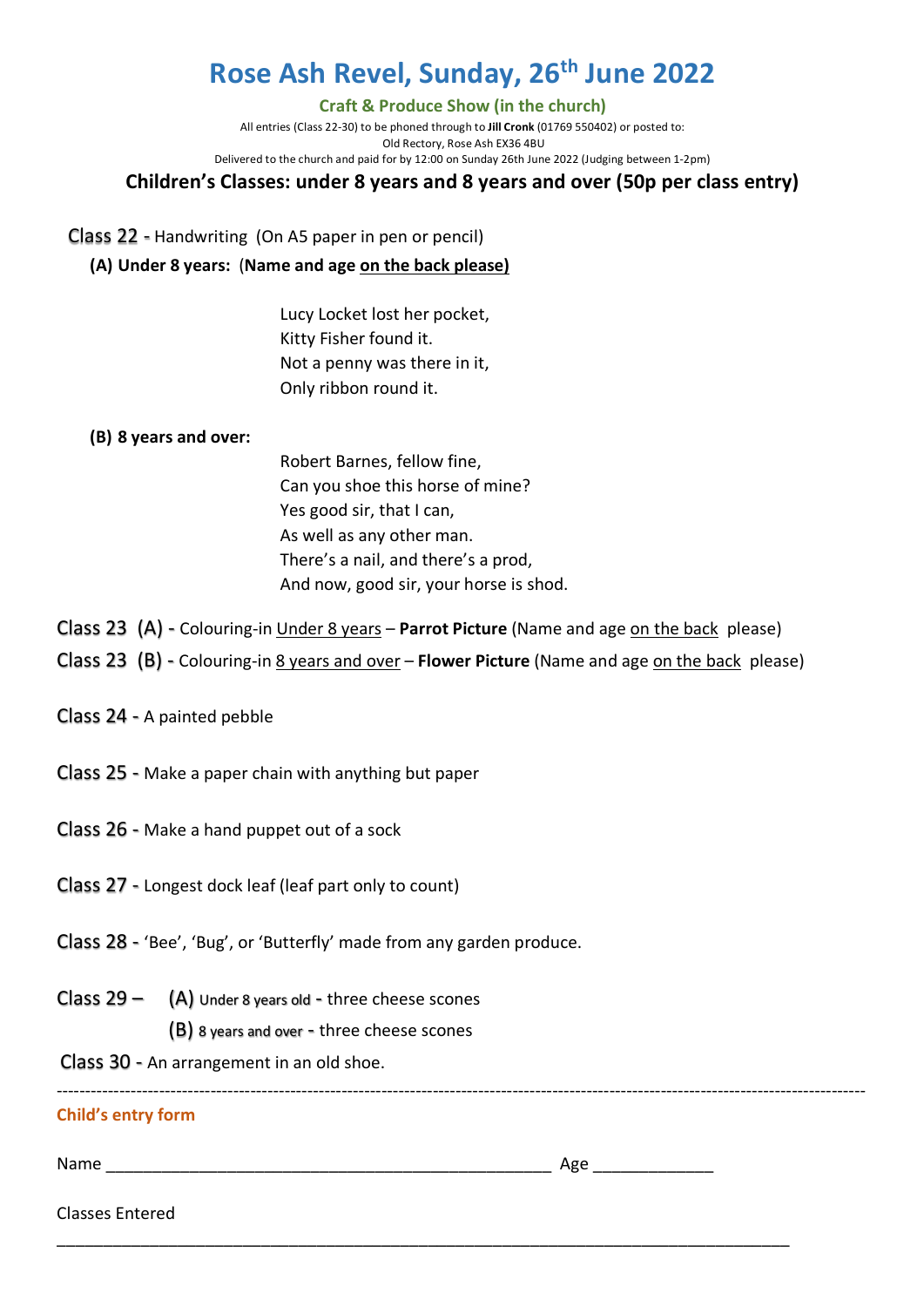